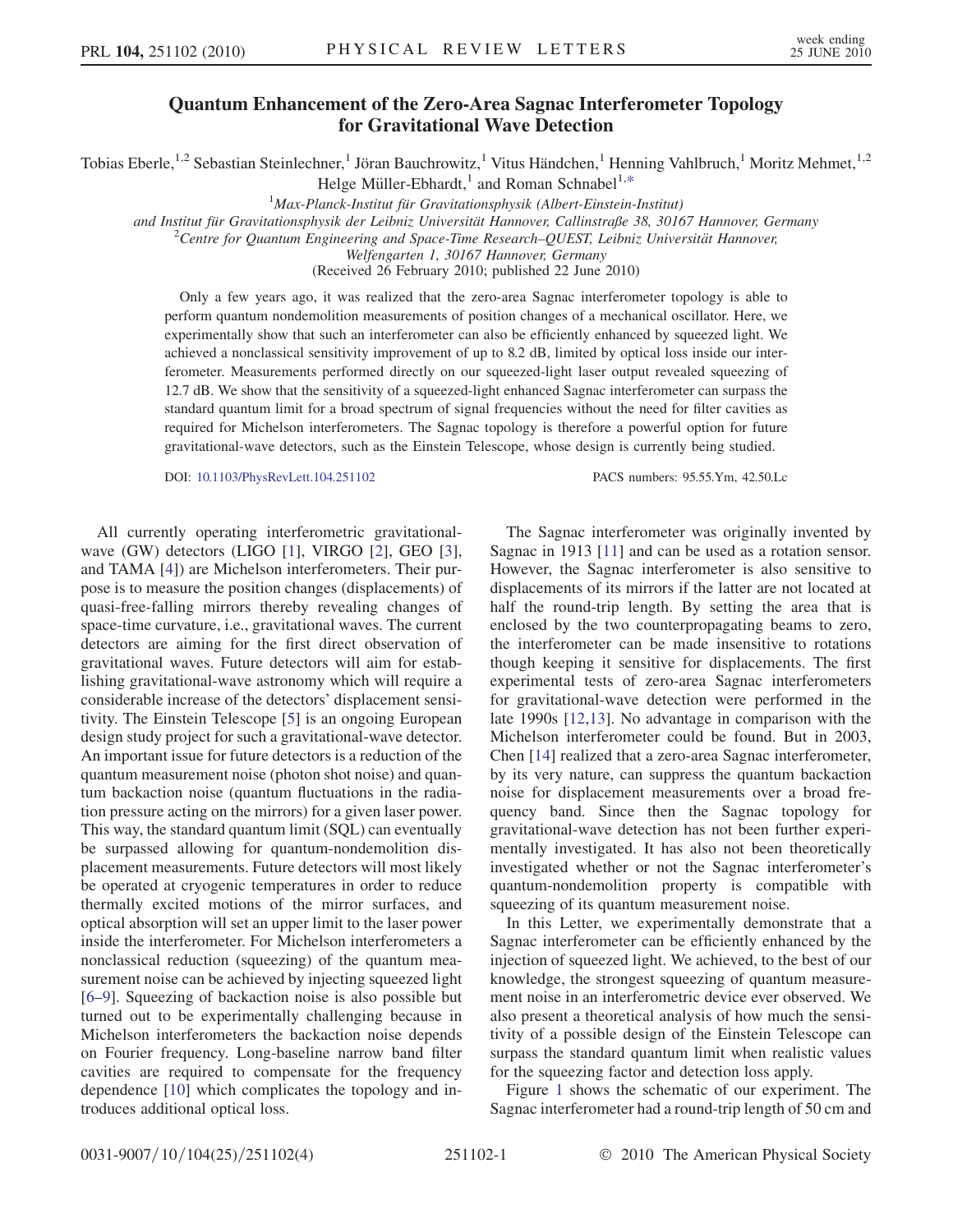<span id="page-1-0"></span>

FIG. 1 (color online). Schematic of the experiment. A continuous-wave laser beam at 1064 nm was used to produce squeezed light, operate a zero-area Sagnac interferometer, and perform the interferometer readout with balanced homodyne detection. The squeezed field was injected into the interferometer through its dark port by means of a polarizing beam splitter and a Faraday rotator.

was set up such that it was insensitive to rotations, i.e., with an effective zero area. A continuous-wave laser beam at a wavelength of 1064 nm was used to generate squeezed light, and also provided the carrier field of the Sagnac interferometer and the local oscillator of the balanced homodyne detector. An electro-optical phase modulator (EOM) was placed in one interferometer arm right after the beam splitter in order to generate an optical displacement signal similar to that of a gravitational wave.

Into the second port of the Sagnac interferometer we injected a squeezed mode of light, precisely mode-matched to the interferometer mode. The interferometer signal and the squeezed quantum noise were detected by balanced homodyne detection by means of a pair of high quantum efficiency InGaAs photodiodes. The squeezed light was produced by parametric down-conversion in periodically poled potassium titanyl phosphate (PPKTP). The end faces of the 8.9 mm-long biconvex crystal were dielectrically coated in order to form a monolithic cavity. One surface was highly reflecting for both laser wavelengths involved, the fundamental at 1064 nm and the pump at 532 nm. The second surface had a reflectivity of  $R = 90\%$  for the fundamental and  $R = 20\%$  for the pump field. To achieve phase matching the crystal was temperature controlled to 37.8 °C. The required pump beam for the parametric process was generated by second-harmonic generation in 7% magnesium-doped lithium niobate.

Figure [2](#page-1-1) shows the squeezing of quantum measurement noise in our zero-area Sagnac interferometer. The upper trace (a) corresponds to the vacuum fluctuations entering the interferometer through its signal port when the squeezed light was blocked, and was normalized to unity. The lower trace  $(b)$  shows the noise floor when squeezed

<span id="page-1-1"></span>

FIG. 2 (color online). 10 MHz phase modulation measured with the Sagnac interferometer without [trace  $(a)$ ] and with [trace  $(b)$ ] squeezed-light input. Trace  $(a)$  corresponds to the vacuum noise, is normalized to unity, and completely buries the signal. Both traces are averaged twice, each measured with a resolution bandwidth of 300 kHz and a video bandwidth of 300 Hz. The homodyne detector dark noise was 22–25 dB below the vacuum noise and was subtracted from the data. The solid line shows a model for the squeezing strength fitted to the data.

light was injected into the interferometer's signal port. The nonclassical noise reduction was 8.2 dB. For both traces a 10 MHz signal was applied using the electro-optical modulator inside the interferometer. In the case of trace  $(a)$  this signal is not visible; however, it is clearly detected in trace  $(b)$ . The light power circulating in the Sagnac interferometer was 570  $\mu$ W. The contrast of the interferometer was measured to  $C = 99.7\%$ . The visibility at the Sagnac interferometer's beam splitter for the injection of squeezed light was 99.8%, and the visibility at the homodyne detectors' beam splitter was 99.7%. The local oscillator power was 20 mW, and the green pump power was 80 mW.

Figure [3](#page-2-0) characterizes the squeezed-light laser output without the optical loss introduced by the Sagnac interferometer. Trace (a) shows the vacuum noise measured with the squeezed light blocked. Traces  $(b)$  and  $(c)$  represent the noise in the squeezed and antisqueezed quadrature, respectively. We observed 12.7 dB of squeezing and 19.9 dB of antisqueezing. To the best of our knowledge the squeezing factor of 12.7 dB represents the highest value ever observed. Previously, squeezing factors above 10 were ob-served in Refs. [[15](#page-3-13),[16](#page-3-14)]. The squeezed  $(s)$  and antisqueezed (as) quadrature variances observed in Figs. [2](#page-1-1) and [3](#page-2-0) can be described by the following equation [[17](#page-3-15)]

<span id="page-1-2"></span>
$$
V_{s,as} = 1 \pm \eta \gamma \frac{4\sqrt{P_{532}/P_{th}}}{(1 \mp \sqrt{P_{532}/P_{th}})^2 + 4K(f)^2},
$$
 (1)

where the total optical loss is described by the detection efficiency  $\eta$  and the nonlinear cavity escape efficiency  $\gamma$ .  $P_{532}$  is the parametric pump power,  $P_{th}$  the threshold power, and  $K(f) = 2\pi f/\kappa$  the ratio between the Fourier frequency  $f$  and the cavity decay rate  $\kappa$ . The decay rate is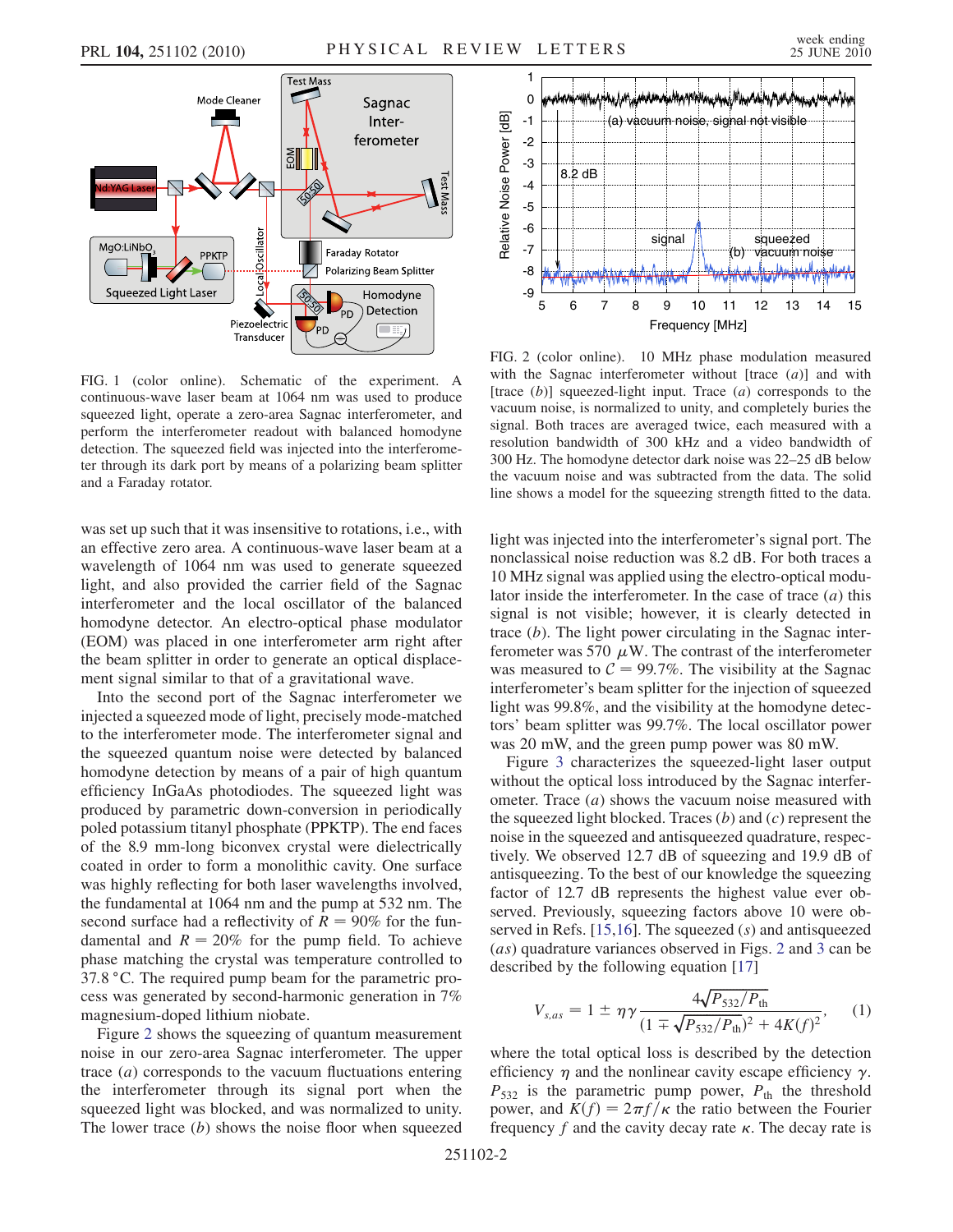<span id="page-2-0"></span>

FIG. 3 (color online). Characterization of our squeezed-light laser at a sideband frequency of 5 MHz. All traces are normalized to the vacuum-noise reference of the homodyne detector's local oscillator beam  $(a)$ . Trace  $(b)$  shows the noise in the squeezed field quadrature; trace  $(c)$  shows the antisqueezing in the orthogonal quadrature. Detector dark noise is at  $-25$  dB and, here, not subtracted from the data.

defined by  $\kappa = (T + L)c/(nl)$  with output coupler transmission  $T = 0.1$ , the intracavity loss L, the speed of light in vacuum c, the refractive index of PPKTP  $n = 1.83$ , and the round-trip length  $l = 2 \times 8.9$  mm. All the variances observed can consistently be described by setting  $P_{532}/P_{\text{th}} = 2/3$  and  $L = 3.56 \times 10^{-3}$  in Eq. [\(1\)](#page-1-2). For the measurements in Fig. [2](#page-1-1) we deduce a total optical loss of 14% ( $\eta \gamma = 0.86$ ). For the squeezed-light characterization in Fig. [3](#page-2-0) we deduce a value of 4.5% ( $\eta \gamma = 0.955$ ) which also accounts for about 1% loss of our nonperfect photodiodes. The loss of about 10% introduced by the Sagnac interferometer was in good agreement with independent loss measurements. First of all, the squeezed light was passed twice through a Faraday rotator (Fig. [1\)](#page-1-0) which introduced optical loss of about 4%. About 1% of the light was transmitted through the Sagnac interferometer because its central beam splitter deviated from its optimum 50:50 splitting ratio. About 1.5% loss was due to the transmission through the EOM crystal and the imperfect antireflection coating of the second beam splitter surface. And finally each of the three interferometer mirrors transmitted about 1% because their high-reflectivity coatings were not optimized for the angles of incidence applied.

Figure [4](#page-2-1) presents the calculated quantum noise spectral densities of a 10 km Sagnac GW detector. Traces (a) and (b) represent the quantum noise without and with squeezed-light enhancement, respectively. The topology of our simulated Sagnac GW detector is almost identical to the one in our experiment and is shown in the inset of Fig. [4.](#page-2-1) The only difference is that our simulation used two 10 km-long ring resonators. These arm resonators increase the light's storage time and are oriented perpendicular to each other, and thereby optimize the Sagnac interferometer's sensitivity to the frequency band between 1 Hz and about 40 Hz, which is of high astrophysical interest [[18\]](#page-3-16).

<span id="page-2-1"></span>

<span id="page-2-2"></span>FIG. 4 (color online). Total quantum noise for a displacement measurement of a zero-area Sagnac interferometer with (lower trace) and without (upper trace) squeezed-light injection. Our model assumes optical losses to the squeezed light of 9% in total, keeping 8.2 dB of detected squeezing similar to our experiment. The model is further based upon 40 kg test mass mirrors and arm cavities of 10 km length, 80 Hz linewidth, and 10 kW intracavity power. Dividing the linear noise spectral density on the Y axis by 10 km yields the noise spectral density for a gravitational-wave strain measurement.

The squeezing effect at these frequencies is in complete analogy to the one in our experiment. Squeezing down to 1 Hz was demonstrated in [[19](#page-3-17)]. We note that in Fig. [4](#page-2-1) the noise spectral density does increase towards lower frequencies not because of remaining backaction noise but due to the decreasing signal transfer function of the Sagnac interferometer at lower frequencies [\[12\]](#page-3-10). The topology plotted in the inset slightly differs from the one previously proposed in Ref. [\[14\]](#page-3-12) in order to keep the effective area of the Sagnac interferometer perfectly zero, thereby avoiding noise couplings from the Sagnac effect [[20](#page-3-18)]. Note that our topology is still rather simple and does not include a signal-recycling resonator [[21](#page-3-19)]. Additionally, a powerrecycling resonator [\[22\]](#page-3-20) is not required if high input powers are readily available from an ultrastable laser source [\[23](#page-3-21)]. But most importantly, our squeezed-light enhanced zero-area Sagnac interferometer does not require filter cavities in order to gain a broadband sensitivity improvement.

The quantum noise spectra in Figs. [4\(a\)](#page-2-2) and [4\(b\)](#page-2-2) are calculated for 40 kg test mass mirrors and a laser power of 90 W at the central beam splitter. The arm resonators have a linewidth of 80 Hz and store a circulating power of 10 kW. For the squeezed-light generation, injection, and detection [trace  $(b)$ ] we assume optical losses similar to those in our experiment, i.e., 3% loss inside the crystal of the squeezedlight laser (an escape efficiency of 97%), 1% loss due to propagation and nonperfect mode-matching, 2% loss per passage through the Faraday rotator, and 1% photodiode inefficiency. We further assume that the loss inside the interferometer is not significant, which should be achievable by optimizing the dielectric coatings of the interfer